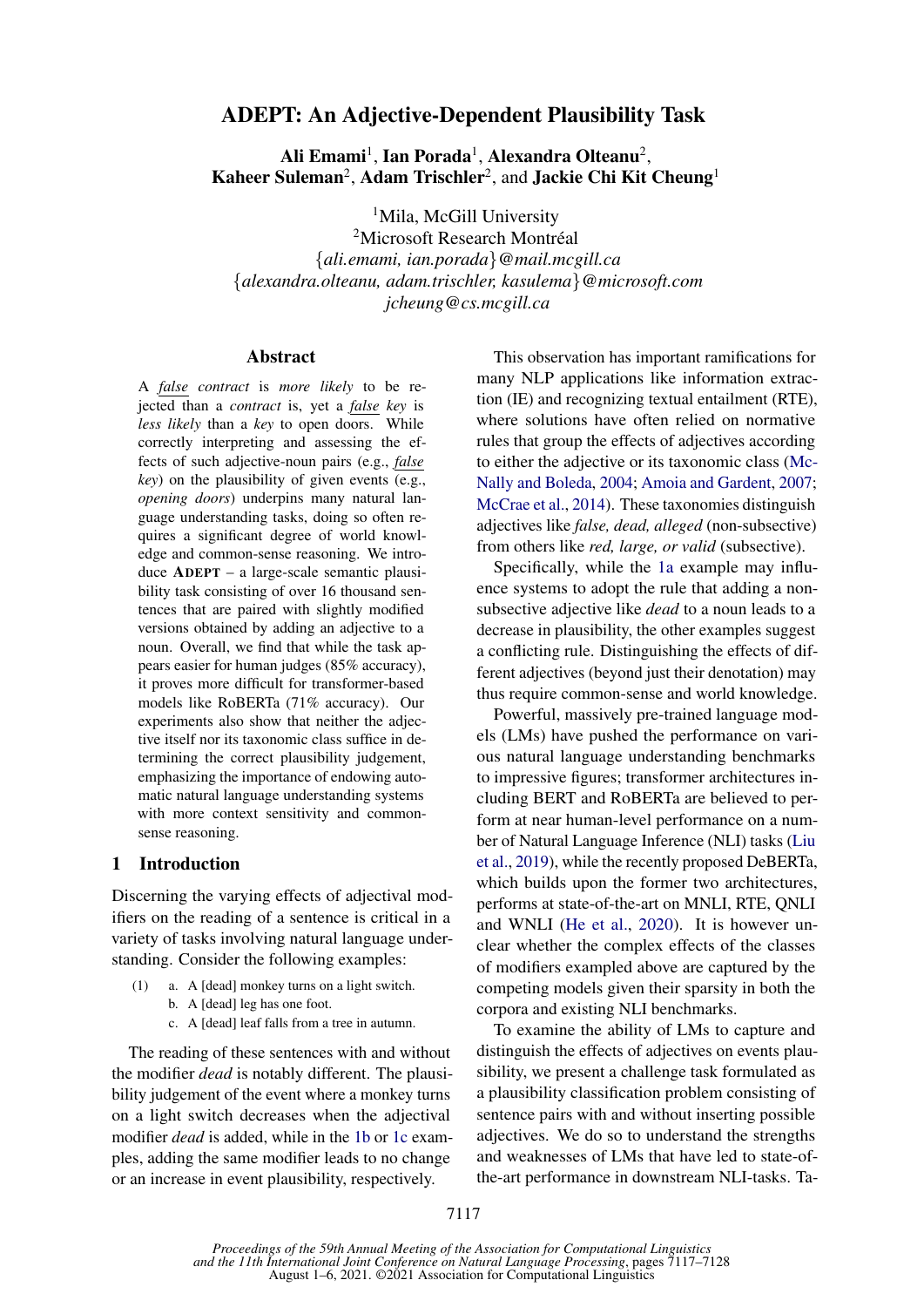<span id="page-1-0"></span>

| ADEPT instance                                             | Inserted Modifier<br>(Taxonomic Class) | <b>Plausibility Change</b> |
|------------------------------------------------------------|----------------------------------------|----------------------------|
| $(1a)$ : A [false] key opens doors.                        | False (NS)                             | Less Likely                |
| $(1b)$ : A [false] statement is a lie.                     | False (NS)                             | Necessarily True           |
| $(1c)$ : A [false] alarm causes danger.                    | False (NS)                             | More Likely                |
| (2a) An [outstanding] year is made up of 365 days.         | Outstanding $(S)$                      | Equally Likely             |
| (2b) An [outstanding] coach pushes his players.            | Outstanding $(S)$                      | More Likely                |
| (2c) An [outstanding] professor waits for tenure.          | Outstanding $(S)$                      | Less Likely                |
| (3a) A [dead] monkey turns on a light switch.              | Dead (NS)                              | Impossible                 |
| $(3b)$ A [dead] leg has one foot.                          | Dead (NS)                              | <b>Equally Likely</b>      |
| (3c) A [dead] leaf falls from a tree in autumn.            | Dead (NS)                              | More Likely                |
| (4a) An [old] graveyard is for settings for horror movies. | Old(S)                                 | More Likely                |
| (4b) An [old] parrot lays and egg.                         | Old(S)                                 | Less Likely                |
| $(4c)$ An [old] nun prays.                                 | Old(S)                                 | <b>Equally Likely</b>      |

Table 1: Examples of ADEPT instances, revealing the diverse effects on plausibility change due to different adjectival modifiers. The plausibility change depends more on the context of the sentence, and less on the modifier or its taxonomic class.

ble [1](#page-1-0) illustrates the task with several examples. Our contributions are three-fold:

We introduce a novel plausibility task: Using automated mechanisms to extract, filter and construct natural sentences, we create ADEPT—a large human-labeled semantic plausibility task consisting of 16 thousand pairs of sentences that differ only by one adjective added to a noun, and designed to resist the statistical correlations that might un-derpin modern distributional lexical semantics.<sup>[1](#page-1-1)</sup>

We show that transformer-based models are not yet *adept* at ADEPT: Our findings suggest performance gaps between humans and large language representation models on ADEPT, which appears to be in large part due to the models' insensitivity to context, indicating an important area for their improvement.

We show that the effect of adjectival modifiers on event plausibility is *context* dependent: We quantify the degree to which plausibility judgements vary for the same adjective and taxonomic class, finding that rules based only on the adjective or its denotation are insufficient when assessing the plausibility readings of events. For example, in our task, the non-subsective adjective like *dead* led to a decrease in events plausibility as frequently as it led to no change at all.

Building on prior work showing that normative rules are often broken for subsective adjectives [\(Pavlick and Callison-Burch,](#page-10-3) [2016\)](#page-10-3), we inves-

tigate possible effects across *all* types of adjectives, beyond just the taxonomical categories. The scope of our analysis also goes beyond entailment effects, examining the effects on *plausibility*, which can be seen as both complimentary and even an extension to entailment tasks.

## <span id="page-1-2"></span>2 Background and Related Work

Taxonomy of adjectives: The taxonomic classification of adjectives into subsective and nonsubsective categories originates from the works of [Parsons](#page-10-4) [\(1970\)](#page-10-4), [Montague](#page-10-5) [\(1970\)](#page-10-5), [Clark](#page-9-2) [\(1970\)](#page-9-2) & [Kamp and Keenan](#page-9-3) [\(1975\)](#page-9-3). Canonically, subsective adjectives modify a noun such that the extension of the adjective-noun pair is a subset of the extension of the noun alone (e.g., a *blue* fish is still a fish and a *loose* tooth is still a tooth). In contrast, non-subsective adjectives modify a noun such that the extension of the adjective-noun pair is not a subset of the noun's extension (e.g., a *former* president is not a president or an *alleged* criminal is not necessarily a criminal). [Kamp and Partee](#page-9-4) [\(1995\)](#page-9-4) further divided non-subsective adjectives in two categories: *privative* and *plain*. While when combined with nouns privative adjectives produce a disjoint set of entities from the original noun (e.g., *former* president does not fall under the class of presidents, making *former* a privative adjective), plain non-subsective adjectives do not guarantee this mutual exclusiveness (e.g., an *alleged criminal* may or may not be a *criminal*).

This classification scheme has been adopted for many NLP applications including IE and RTE [\(Amoia and Gardent,](#page-9-5) [2006,](#page-9-5) [2007;](#page-9-0) [McCrae](#page-10-1)

<span id="page-1-1"></span><sup>&</sup>lt;sup>1</sup>The corpus and the code to reproduce all of our experimental results are available at  $e^{\frac{1}{2}}$  contributed at  $e^{\frac{1}{2}}$  results https://github.com/aemami1/ADEPT.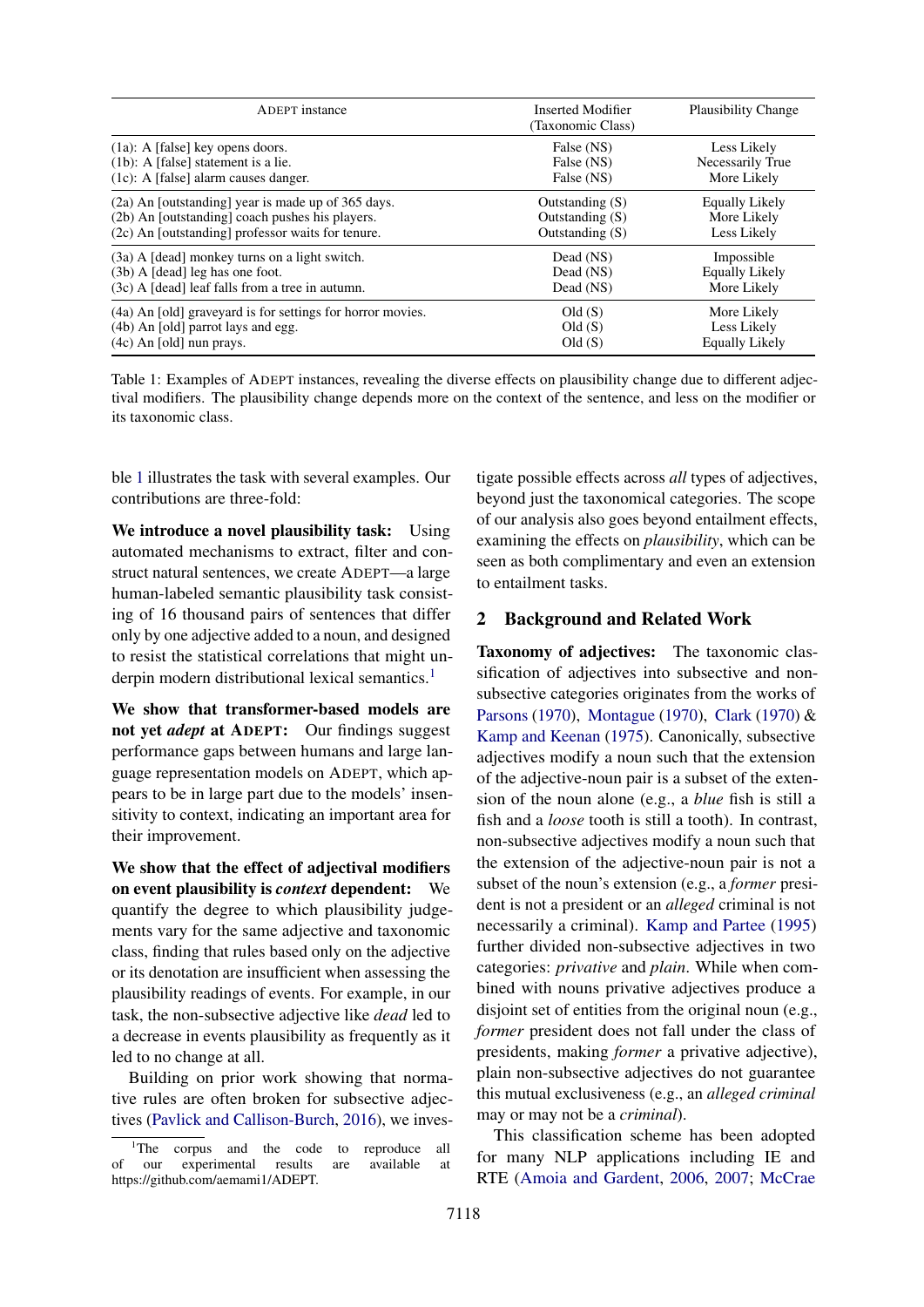[et al.,](#page-10-1) [2014\)](#page-10-1). For RTE, inference rules were developed according to whether the adjective was non-subsective or not. For IE, non-subsective adjectives were treated as special cases for extracting open IE relations [\(Angeli et al.,](#page-9-6) [2015\)](#page-9-6). We show that there is also a relation between an adjective and the plausibility of the rest of the clause, even for subsective adjectives. This has direct implications for the extraction of generalizable abstract knowledge that can be extracted from a corpus.

Aspects of this classification scheme have since been challenged, resulting in efforts to either expand on its definitions or abandon the taxonomy altogether. [Del Pinal](#page-9-7) [\(2015\)](#page-9-7) suggests that the meaning of certain nouns are only partially modified by non-subsective adjectives (e.g., only the functional features are modified), while [Nayak et al.](#page-10-6) [\(2014\)](#page-10-6) tackle the categorization problem with a statistical approach focused on the proportion of properties shared by the noun and the adjective noun pair. Even more recently, inference rules relying on the original taxonomy were observed not to be without exceptions; [Pavlick and Callison-Burch](#page-10-3) [\(2016\)](#page-10-3) used human annotators to highlight cases where the deletion of non-subsective adjectives from a sentence does not necessarily result in non-entailment.

These on-going examinations and revisions underpin a profound linguistic phenomenon of mutual dependence: while adjectives play a crucial role in the correct interpretation of a sentence context, the context words are just as instrumental in determining the effect of an adjective; resulting in a number of exceptions to taxonomically-based rules. Inspired by this, our work explores the broader question of how dependent the effect of *any* adjective (beyond their taxonomical class) is on the interpretation of a sentence. For this, we frame our exploration in terms of *changes in the plausibility* of events, which we believe it can be seen as an extension to entailment.

Recognizing Textual Entailment & Semantic Plausibility: The RTE Challenges were yearly sources of textual inference examples [\(Dagan et al.,](#page-9-8) [2006\)](#page-9-8) consisting of a three-way classification task with the inputs as sentence pairs  $\{T, H\}$  with labels for *entailment*, *contradiction* or *unknown* (meaning  $T$  neither contradicts nor entails  $H$ ). Variations of this task are also described in SNLI [\(Bow](#page-9-9)[man et al.,](#page-9-9) [2015\)](#page-9-9) and MNLI [\(Williams et al.,](#page-11-0) [2018\)](#page-11-0).

The Johns Hopkins Ordinal Commonsense Inference (JOCI) task generalizes RTE to the problem of

determining relative change in semantic plausibility on an ordinal 5-level Likert scale (from impossible to very likely) [\(Zhang et al.,](#page-11-1) [2017\)](#page-11-1). Other semantic plausibility datasets have collected judgments for the plausibility of single events [\(Wang et al.,](#page-10-7) [2018b\)](#page-10-7) and the plausibility of adjectives modifying a meronym [\(Mullenbach et al.,](#page-10-8) [2019\)](#page-10-8). Such plausibility tasks have often been solved using either data-driven methods [\(Huang and Luo,](#page-9-10) [2017;](#page-9-10) [Sasaki et al.,](#page-10-9) [2017\)](#page-10-9) or pre-trained LMs [\(Radford](#page-10-10) [et al.,](#page-10-10) [2019\)](#page-10-10).

Prior work has also collected human assessments of the plausibility of adjective-noun pairs [\(Lapata](#page-10-11) [et al.,](#page-10-11) [1999;](#page-10-11) [Keller and Lapata,](#page-9-11) [2003;](#page-9-11) [Zhang et al.,](#page-11-2) [2019\)](#page-11-2); however, this line of work specifically focuses on the plausibility of bi-grams without context, known as selectional preference.

## <span id="page-2-0"></span>3 The Task: ADEPT

We develop ADEPT, a semantic plausibility task that features over 16 thousand instances consisting of two sentences, where the second sentence differs from the first only by the inclusion of an adjectival modifier. Examples of these instances are in Table [1,](#page-1-0) where the inserted modifier is bracketed.

Formally, given the original sentence s and the modified sentence  $s'$ ,  $s'$  is identical to  $s$  except for the addition of an adjective  $a$  before the root noun of the original sentence. The task is to assess the plausibility difference in the reading of  $s'$  versus that of s. The possible plausibility ratings are:

- 1. **Impossible**  $-s'$  is improbable or illogical.
- 2. Less likely  $-s'$  is less likely than s.
- 3. Equally likely  $s'$  is as plausible as s is.
- 4. More likely  $s'$  is more likely than  $s$ .
- 5. Necessarily true  $-s'$  is true by necessity, including repetitive use of phrases or words that have similar meanings.

#### 4 Dataset

To construct ADEPT, we scrape text samples from English Wikipedia and Common Crawl, extracting adjectival modifier-noun pairs that occur with high frequency. We then curated these pairs through a multi-stage pipeline to filter out extraction errors, typos, and inappropriate words, as well as oversample non-subsective adjectives which tend to be in the long-tail of a given corpora. We then use existing knowledge bases to find relevant predicates for the noun in the adjective-noun pair and compose natural sentences based on them. To an-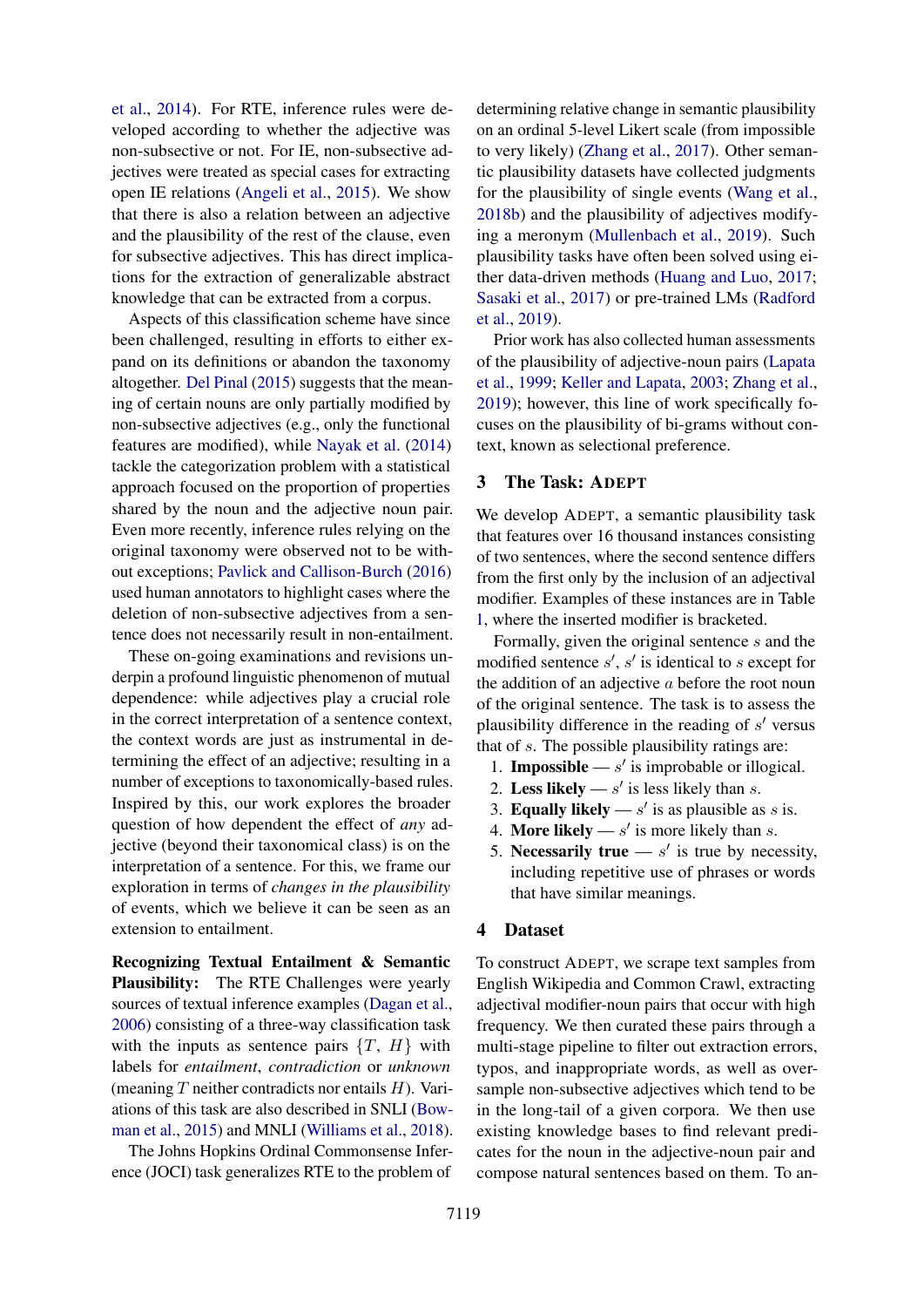<span id="page-3-0"></span>

Figure 1: The overview of the data collection process for ADEPT.

notate the data, we provide human annotators with labelling instructions, while implementing quality control measures as exclusion criteria for final dataset instances.

## 4.1 Data Collection

We now detail the steps of our data collection process (see Figure [1](#page-3-0) for an overview). Tables [2](#page-4-0) and [3](#page-4-1) provide examples of how each step contributes to the creation of an ADEPT instance.

Noun-amod extraction: In order to extract adjectival modifier and noun pairs, we use two dependency-parsed corpora: English Wikipedia, which we parse using the Stanza pipeline [\(Qi et al.,](#page-10-12) [2020\)](#page-10-12), and a subset of DepCC [\(Panchenko et al.,](#page-10-13) [2018\)](#page-10-13), an automatic parse of the Common Crawl corpus. After a preliminary examination of the modifier-noun pairs' quality, we kept only those pairs that occur at least 10 times in their respective corpus. This filtered out many pairs that appeared anomalous or atypical (e.g., *unwieldy potato*). We extracted 10 million pairs from English Wikipedia and 70 million pairs from Common Crawl.

Noun filtering: Using these pairs, we created dictionary items consisting of nouns—that co-occur with at least four different adjectival modifiers—along with their adjectival modifiers. This threshhold (as opposed to a higher one) allows us to both still find rare non-subsective adjectives to oversample at later steps, and avoid excessively reducing the number of extracted pairs. $<sup>2</sup>$  $<sup>2</sup>$  $<sup>2</sup>$  We then</sup> filter out adjectives and nouns that e.g., are explicit, have offensive connotations using preset lists and automatic moderation tools (e.g., *profanity-filter* [\(Roman Inflianskas,](#page-10-14) [2020\)](#page-10-14)). Finally, we ensured that both the nouns and adjectives are valid English words. This yielded slightly over 50 thousand noun-adjective dictionary items.

Predicate extraction: For the noun in each dictionary item, we use ConceptNet 5 [\(Liu and Singh,](#page-10-15) [2004\)](#page-10-15) to find predicates under the relationships of *IsCapableOf*, *HasProperty*, *ReceivesAction*, *HasA*, and *UsedFor*. We restricted the predicates to these as they best characterize the *functional* features of a noun, which earlier studies found to be most sensitive to change according to the attaching modifier [\(Del Pinal,](#page-9-7) [2015\)](#page-9-7). We also store the surface text—the sentence the ConceptNet annotator wrote to examplify a use of the predicate with the noun (e.g., for the noun "book," under the ConceptNet relation *IsCapableOf*, the predicate *include a table of contents* is found with the surface text: *A book can include a table of contents*).

Predicate Filtering + Scaling: After applying additional filtering to the surface texts and predicates (to remove explicit or ungrammatical predicates), we create triples containing a noun, a set of adjectival modifiers, and the predicates. This yielded over 7,000 triples. Given that an entry may contain more than one retrieved predicate for its noun, we scaled the dictionary to allow for duplicate nouns with different predicates (up to three predicates).[3](#page-3-2) This yielded over 20,000 entries.

Sentence construction: For each of these adjective-noun-predicate entries, we generate natural sentences and four corresponding variants. The original sentence (s in Section [3\)](#page-2-0) is composed only from the noun and the predicate, while the four variants  $(s'$  in Section [3\)](#page-2-0) are modified versions of the original sentence created by adding the adjective before the root noun in the original sentence

<span id="page-3-1"></span><sup>&</sup>lt;sup>2</sup>Preliminary analyses showed that non-subsective adjectives represent less than 5% of our entries.

<span id="page-3-2"></span><sup>&</sup>lt;sup>3</sup>Threshold selected to correspond to the average number of different predicates extracted for each noun, and avoid scale the dictionary excessively at the cost of dataset diversity.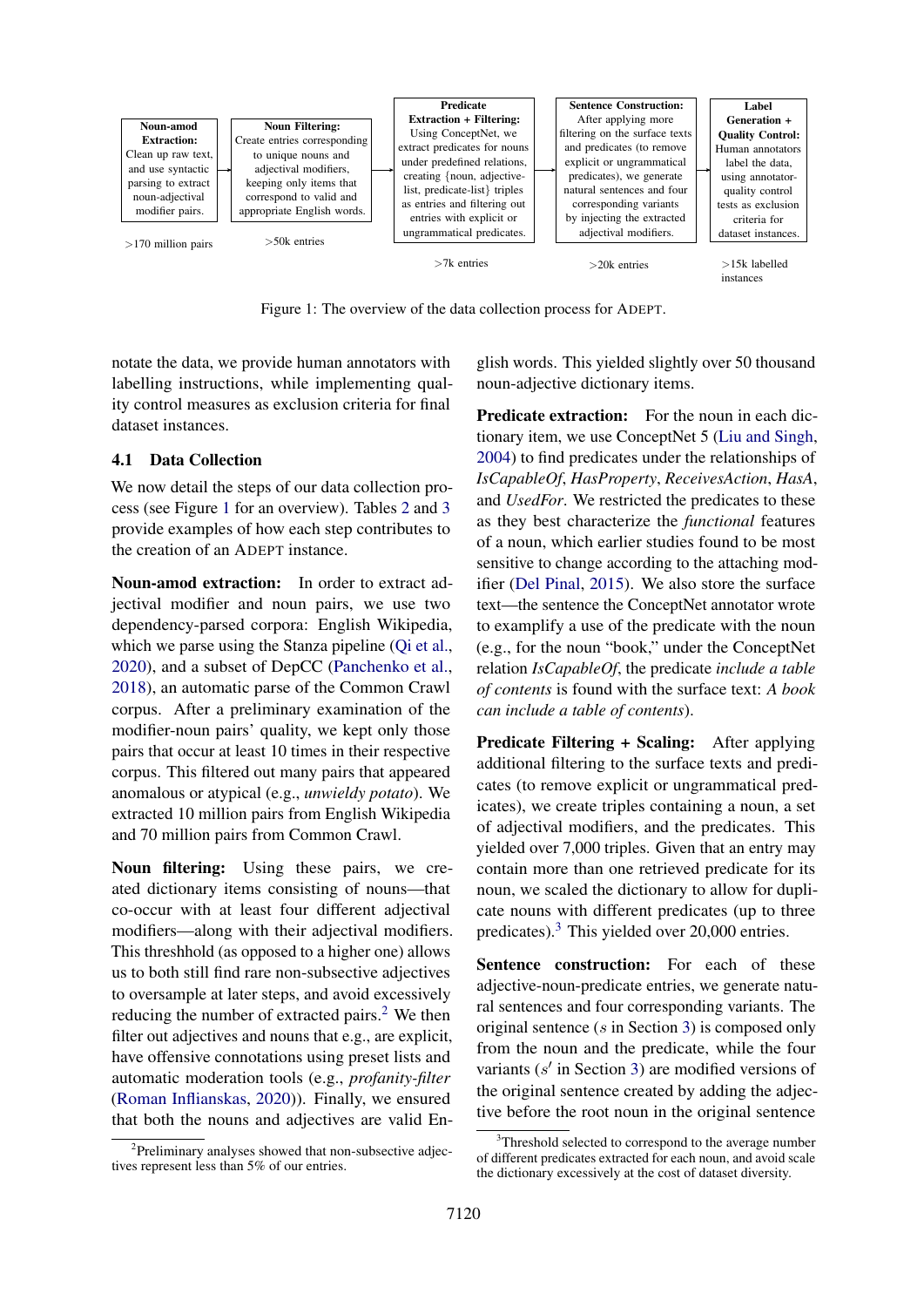<span id="page-4-0"></span>

| Noun-amod Extraction:        | <b>Amod:</b> victorious<br><b>Noun:</b> candidate<br><b>Count: 181</b>                                                                                                                                                                                                                                       | <b>Amod:</b> third<br><b>Count: 222</b> | <b>Noun:</b> candidate     | <b>Amod:</b> qualified<br>Noun: candidate<br><b>Count: 250</b> | Amod: false<br><b>Noun:</b> candidate<br><b>Count: 130</b>                                   |
|------------------------------|--------------------------------------------------------------------------------------------------------------------------------------------------------------------------------------------------------------------------------------------------------------------------------------------------------------|-----------------------------------------|----------------------------|----------------------------------------------------------------|----------------------------------------------------------------------------------------------|
| <b>Predicate Extraction:</b> | <b>Noun:</b> candidate<br><b>Predicate:</b> win an election (Relation: IsCapableOf)<br><b>Surface Text:</b> [[A candidate]] can [[win an election]]                                                                                                                                                          |                                         |                            |                                                                |                                                                                              |
| Sentence Construction:       | <b>Original Sentence:</b> A candidate wins an election.<br><b>Variant 1:</b> A [victorious] candidate wins an election.<br><b>Variant 2:</b> A [third] candidate wins an election.<br><b>Variant 3:</b> A [qualified] candidate wins an election.<br><b>Variant 4:</b> A [false] candidate wins an election. |                                         |                            |                                                                |                                                                                              |
| Label Generation:            | <b>Original Sentence:</b> A candidate wins an election.<br>Modified Sentence: A [victorious] candidate wins an election.                                                                                                                                                                                     |                                         |                            |                                                                | <b>Label:</b> Necessarily true                                                               |
|                              | Table 2: Examples of how ADEPT instances are created through the pipeline.                                                                                                                                                                                                                                   |                                         |                            |                                                                |                                                                                              |
| Prompt:                      | <b>plausibility of the following modified version:</b> "A <b>broken</b> clock is working correctly."                                                                                                                                                                                                         |                                         |                            |                                                                | Compared with the original statement ("A clock is working correctly.") please assess the     |
| Plausibility change:         | $\sqrt{\ }$ Impossible                                                                                                                                                                                                                                                                                       | $X$ Less Likely                         | $\chi$ Equally Likely      | $\chi$ More Likely                                             | <b>X</b> Necessarily True                                                                    |
| Prompt:                      | <b>plausibility of the following modified version:</b> "A <b>third</b> candidate wins the election."                                                                                                                                                                                                         |                                         |                            |                                                                | Compared with the original statement ("A candidate wins the election.") please assess the    |
| Plausibility change:         | $\chi$ Impossible                                                                                                                                                                                                                                                                                            | $X$ Less Likely                         | $\sqrt{\ }$ Equally Likely | $\chi$ More Likely                                             | <b>X</b> Necessarily True                                                                    |
| Prompt:                      | plausibility of the following modified version: "A fatal mistake angers a person."                                                                                                                                                                                                                           |                                         |                            |                                                                | <b>Compared with the original statement</b> ("A mistake angers a person.") please assess the |
| Plausibility change:         | $\times$ Impossible                                                                                                                                                                                                                                                                                          | <b>X</b> Less Likely                    | $\chi$ Equally Likely      | $\sqrt{\ }$ More Likely                                        | $\chi$ Necessarily True                                                                      |

<span id="page-4-1"></span>Table 3: Examples of how ADEPT instances are labelled in the crowdsourcing interface.

(see Table [2](#page-4-0) for examples). To create the natural sentences themselves, we modify the surface text by replacing modal verbs (like *can* or *may*) with the declarative *is*, as modal verbs may complicate the evaluation of what the plausibility of described events might be.

Adjective Sampling: To identify non-subsective adjectives in the dataset entries, we use a set of 60 non-subsective adjectives identified by [Nayak et al.](#page-10-6) [\(2014\)](#page-10-6). Then, to select four adjectives we first 1) randomly select up to two non-subsective modifiers if they co-occured with the noun, and then 2) we randomly select the remaining adjectives from the list of subsective modifiers. We over-sample non-subsective modifiers as they occur sparsely in the corpora and we want to evaluate their effects against other modifiers. This random sampling strategy results in an about 1:4 non-subsective to subsective adjective ratio (as some entries have no non-subsective adjectives), allowing us to analyze the effect of non-subsective modifiers while maintaining an element of randomness.

Label Generation + Quality Control: For each entry, annotators (from Mechanical Turk) label one randomly selected sentence variant (from the four variants) against its original sentence, with labels indicating the change in plausibility due to adding the selected adjective (Table [3\)](#page-4-1). For quality control, we also add roughly 2,000 quality-check entries including gold label instances for which there was unanimous agreement among four annotators in earlier pilots and "attention-check" instances that explicitly ask annotators to select a specific label. We filter out all instances annotated by annotators who failed the attention checks or whose labels differed by at least two degrees from the gold labels (e.g., selected *equally likely* when the gold label was *impossible*) on more than 10% of their annotations. We also limit the maximum number of labelling tasks per annotator to 100 (corresponding to less than 0.5% of the data) to ensure that no one judge significantly affects the quality of the data. Finally, we only keep those instances for which we observe a majority agreement (i.e., at least two annotators agree about the final label). After this final quality-control filtering steps, the final dataset includes 16,115 instances.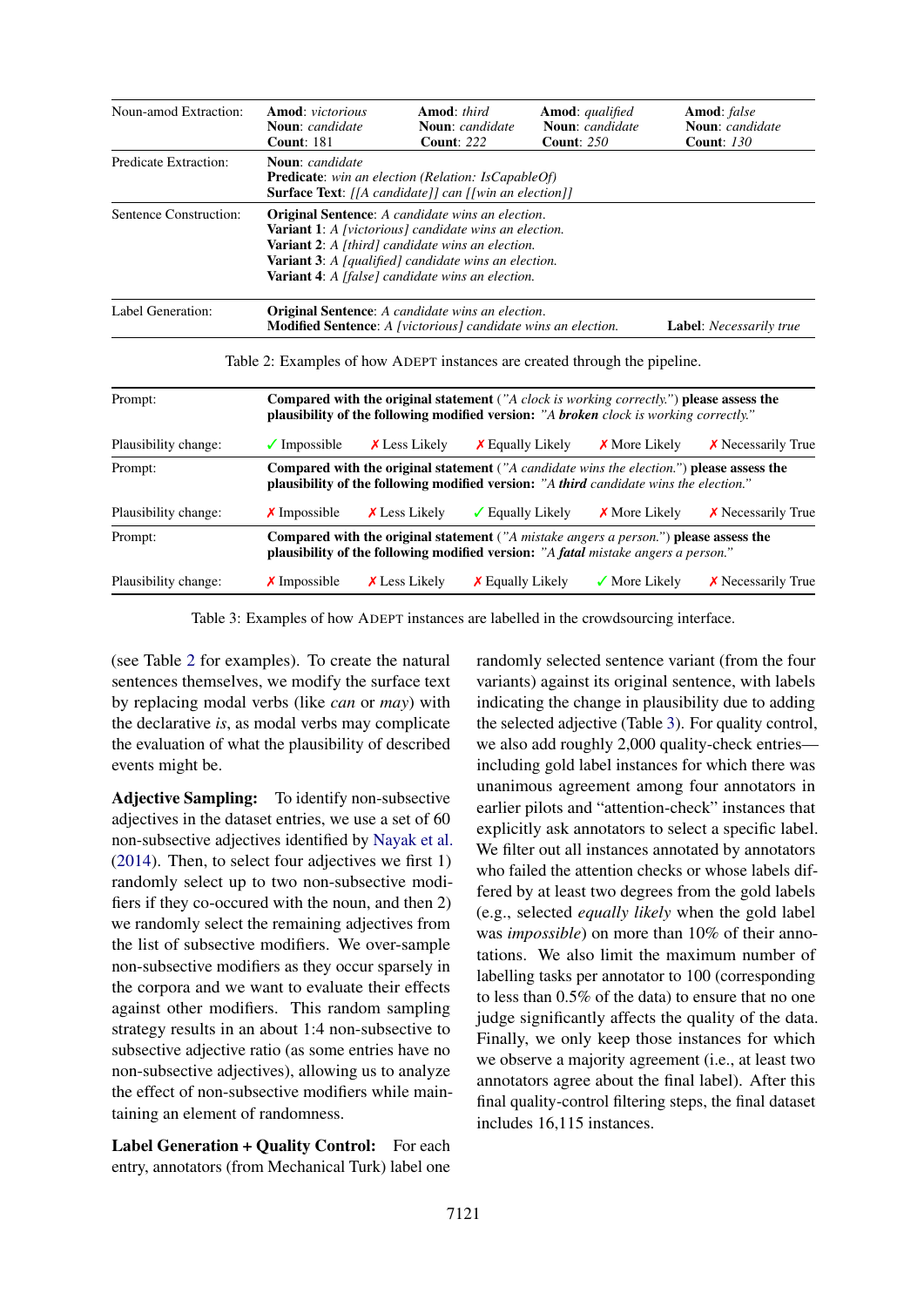<span id="page-5-0"></span>

| Agreement                            | Impossible   | Less Likely             | Eq. Likely    | More Likely           | Nec. True                |
|--------------------------------------|--------------|-------------------------|---------------|-----------------------|--------------------------|
| Unanimous (5267)<br>Majority (10848) | 0.21<br>0.79 | 0.16<br>0.84            | 0.40<br>0.60  | 0.15<br>0.85          | 0.09<br>0.91             |
| No Agreement (3209)                  |              |                         |               |                       | $\overline{\phantom{m}}$ |
| <b>Label Distribution</b>            | 0.14         | 0.12                    | 0.67          | 0.07                  | 0.01                     |
| Dataset Split (16115)                |              | <b>Train Set: 12892</b> | Val Set: 1611 | <b>Test Set: 1612</b> |                          |

Table 4: Dataset statistics in terms of agreement, label, and size distributions. The stats for Unanimous & Majority represent their prevalence among the pairs for which we observed a majority agreement (and sum up to 1).

#### <span id="page-5-1"></span>4.2 Dataset Quality Assessment

Table [4](#page-5-0) overviews the dataset figures, highlighting the labels' distribution and agreement. By inspecting how often judges agree across our plausibility labels, we observe higher assessment variability for instances with labels further from *equally likely* (also the most commonly applied label). This is particularly true for instances with labels at the extremes of our plausibility scale (i.e., the *impossible* and *necessarily true* labels). While 40% of the dataset instances marked as *equally likely* have unanimous annotator agreement, this is the case for only 21% of the instances marked as *impossible*. We found no agreement across the 5 plausibility labels (§[3\)](#page-2-0) for about 15% of the annotated instances, which we do not include in the final dataset.

While how much judges agree on labels varies across plausibility levels, the directionality of the assigned labels is more stable—i.e., many disagreements are due to judges making different but consistent assessments like *more likely* and *necessarily true*, rather than conflicting assessments like *less* and *more likely*. Because of this, we also experiment with alternative 3-Class and 4-Class task formulations (§[5.3\)](#page-6-0), where the *impossible* and *necessarily true* labels are either combined with other labels or are discarded.

Task Ambiguity Closely inspecting instances marked as *impossible* and *necessarily true* to understand possible sources of disagreement among judges, we find that only about a quarter (for *impossible*) to a third (for *necessarily true*) of these instances appear to be clear cases where both 1) adding the adjective led to a change in plausibility and 2) the change in plausibility made the event *impossible* or *necessarily true*.

Sometimes the described events are already *impossible* or *necessarily true* (e.g., *average* in "an [average] week is made up of seven days" does not change the plausibility of this statement, which

was already *necessarily true*). In other cases, the added modifier changes the semantic interpretation of the event (e.g., the modifier *algebraic* makes the event "an [algebraic] operator pages a doctor" impossible because it alters the sense of the term *operator*), or it introduces grammatical or logical errors (e.g., "[former] sleeping is for maintaining sanity" was likely marked as impossible for being illogical). There are also clear cases of false positives, where the resulting events are not *impossible* or *necessarily true* (e.g., "[romantic] Jasmine buys her dress at the store" is not *impossible*).

These issues were particularly prevalent among instances annotated as *impossible*, where about half of the instances appear to be false positives, ungrammatical, or nonsensical sentences. We therefore also experiment with a 4-Class formulation that does not include the *impossible* label (§[5.3\)](#page-6-0).

Task Reliability Given the subjective and ambiguous nature of our task, we also sought to characterize to what extent the overall reliability of our labels might be affected by it. For this, two authors independently labelled 100 randomly sampled instances from ADEPT, using the same annotation specifications provided to the crowdsourcing judges. We then measured the inter-assessor agreement between the two authors Cohen's Kappa  $\kappa = 0.82$ , which indicates substantial agreement.

We then take the instances where both authors agreed (87%) and compare their labels with those provided by the crowd-workers, obtaining a  $\kappa =$ 0.74 that while lower is still substantial. Finally, the individual agreement of each of the authors' labels with crowdsourcing judges (which includes cases where authors disagree) corresponded to  $\kappa = 0.77$ and  $\kappa = 0.64$ , further demonstrating the *overall reliability* of the labels we collected.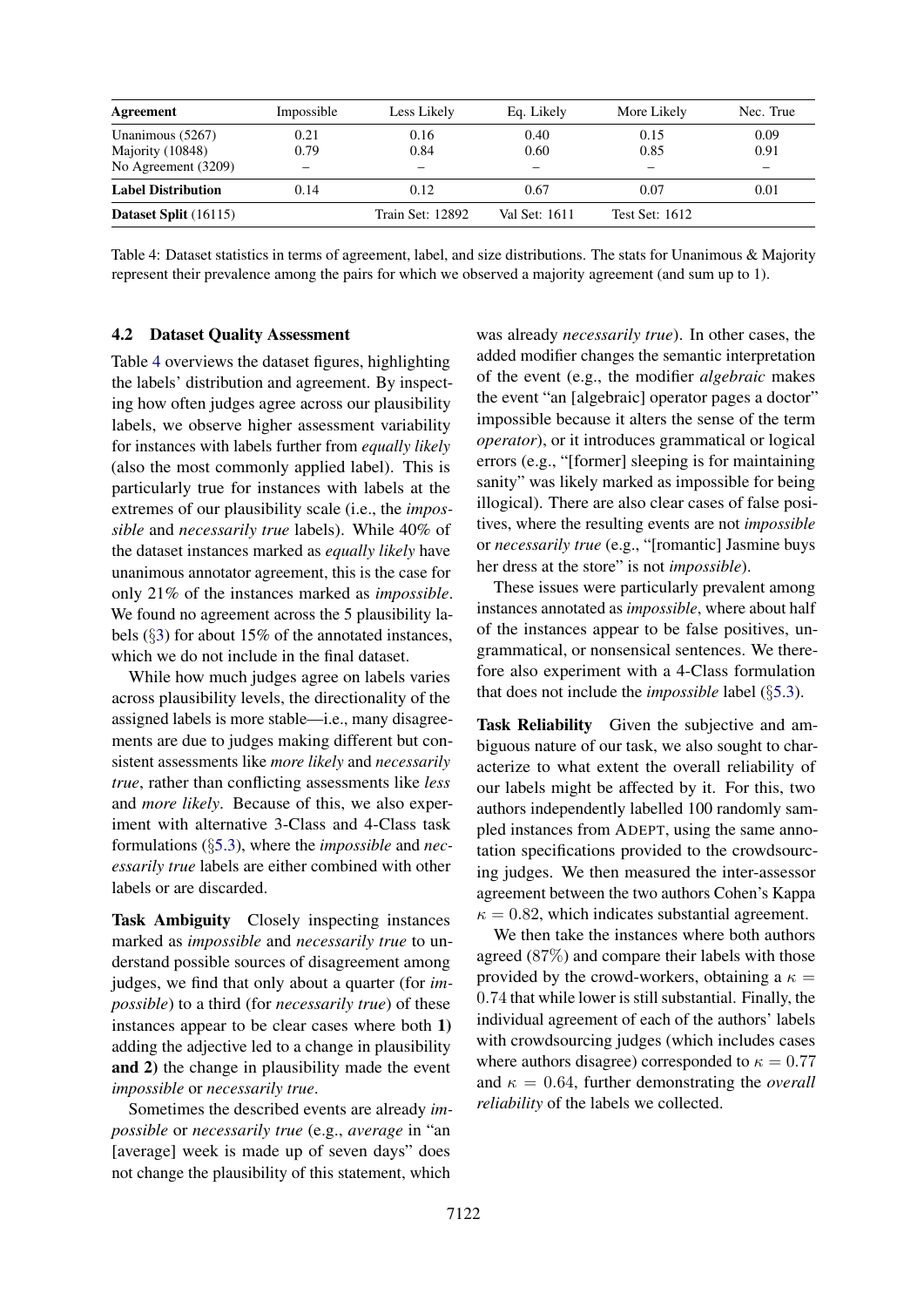<span id="page-6-1"></span>

| Model                      | 3-Class Dev.<br>Accuracy | 5-Class Dev.<br>Accuracy |
|----------------------------|--------------------------|--------------------------|
| <b>Majority Prediction</b> | 66.4                     | 66.4                     |
| Normative Rule             | 70.1                     | 63.6                     |
| Human                      | 90.0 <sup>4</sup>        | $85.0^{4}$               |
| Human (no context)         | 75.0 <sup>4</sup>        | 71.0 <sup>4</sup>        |
| BERT (no context)          | 72.0                     | 69.4                     |
| RoBERTa (no context)       | 72.4                     | 69.1                     |
| DeBERTa (no context)       | 72.1                     | 68.6                     |
| <b>BERT</b>                | 72.3                     | 69.8                     |
| <b>RoBERTa</b>             | 73.1                     | 70.8                     |
| <b>DeBERTa</b>             | 73.9                     | 69.7                     |

Table 5: Performance of various models on the ADEPT development set.

# 5 Methods

#### 5.1 Neural Models

We evaluate several transformer-based models on ADEPT. For fine-tuning, we adopt the standard practice for sentence-pair tasks described by [Devlin](#page-9-12) [et al.](#page-9-12) [\(2015\)](#page-9-12). We concatenate the first and second sentence with *[SEP]*, prepend the sequence with *[CLS]*, and feed the input to the transformer model. The representation for *[CLS]* is fed into a softmax layer for a five-way classification.

BERT [\(Devlin et al.,](#page-9-12) [2015\)](#page-9-12) is one of the first transformer-based architectures, featuring a pretrained neural language model with bidirectional paths and sentence representations in consecutive hidden layers.

RoBERTa [\(Liu et al.,](#page-10-2) [2019\)](#page-10-2) is an improved variant of BERT that adds more training data with larger batch sizes and longer training, as well as other refinements like dynamic masking. RoBERTa performs consistently better than BERT across many benchmarks [\(Wang et al.,](#page-10-16) [2018a\)](#page-10-16).

DeBERTa builds on RoBERTa with disentangled attention and enhanced mask decoder training with half the data used in RoBERTa; currently the best-performing transformer-based model on several NLI-related tasks [\(He et al.,](#page-9-1) [2020\)](#page-9-1).

## 5.2 Baseline Models

Majority Prediction This heuristic always predicts the *equally likely* label, which represents 67% of the full dataset.

Normative Rule This heuristic corresponds to the normative treatment of non-subsective modifiers according to the taxonomy described in Section [2,](#page-1-2) where the general expectation is that the insertion of a non-subsective adjective would reduce the plausibility of the modified sentence. Thus, when the inserted adjective in  $s'$  is among the list of non-subsective modifiers, this baseline predicts *less likely*, otherwise it predicts the majority label, which is *equally likely*.

No Context Baseline We run a word association baseline to evaluate to what extent context is needed to solve the dataset. In this baseline, the transformer model is provided only the noun from  $s'$  as the representation for the original sentence, and the modifier  $a$  as the representation for the the modified sentence s separated by *[SEP]* (e.g., for sentence [1a](#page-0-2) in the introduction, this corresponds to the input: *monkey [SEP] dead*). This is analogous to the hypothesis-only baseline in NLI [\(Belinkov](#page-9-13) [et al.,](#page-9-13) [2019\)](#page-9-13), where the task does not require the full context to achieve high performance.

Human Evaluation To estimate human performance on our task, a new annotator (not an author) independently assessed a random sample of 100 validation instances from ADEPT. The annotator then evaluated each sentence using the same instructions provided to the crowdsourcing judges, whose majority agreement determined the final label. The human performance thus corresponds to the percentage of instances for which the new annotator's labels agree with the ADEPT labels. We also estimate human performance under a *no context* setting, where we presented this same annotator (who was now well-acquainted with the task) with a new random sample with only the noun and the modifier. The annotator then made their best guess as to what the plausibility difference was without knowing the context. We ensured the new instances were distinct from those in the first random sample.

## <span id="page-6-0"></span>5.3 Experiments

We primarily test the baselines and transformer models using two metrics. The first metric corresponds to the prediction accuracy on the full fivelabel classification task (5-Class Accuracy). As an alternative metric—drawing from our observations in Section [4.2—](#page-5-1)we use the accuracy on a three-label classification task (3-Class Accuracy), where we bundle *impossible* and *less likely* into a single label representing *a decrease in plausibility*, and *necessarily true* and *more likely* into a label representing an *increase in plausibility*.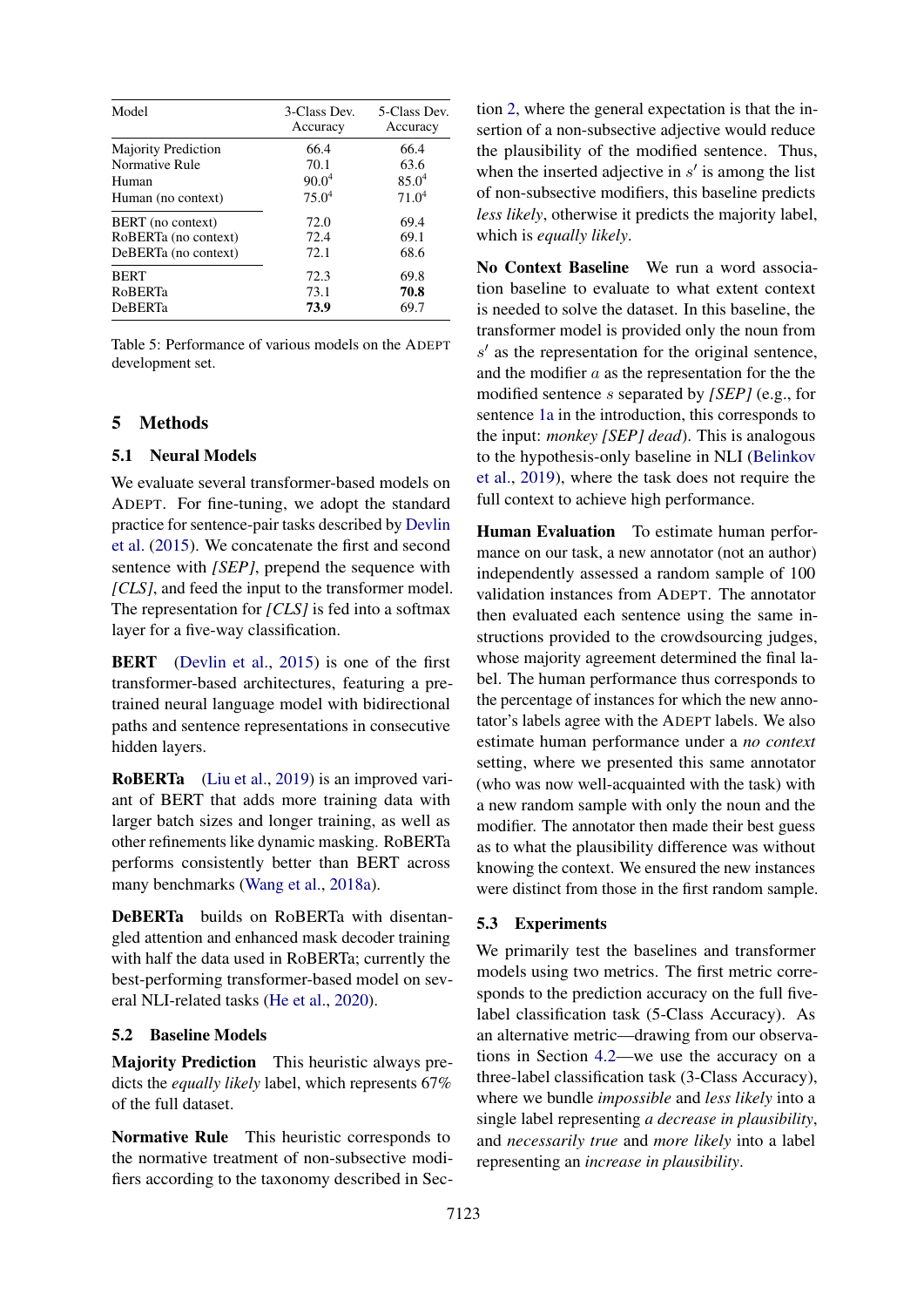<span id="page-7-0"></span>

Figure 2: Confusion matrix for the best model on the 5-class setting (RoBERTa), ADEPT development set.

<span id="page-7-1"></span>

Figure 3: Confusion matrix for the best model on the 3-class setting (DeBERTa), ADEPT development set.

# 5.4 Training

All models are implemented and trained using HuggingFace's Transformers library [\(Wolf et al.,](#page-11-3) [2020\)](#page-11-3). We use grid-search for hyper-parameter tuning: learning rate {1e-5, 3e-5, 5e-5}, number of epochs  $\{3, 4, 5, 8\}$ , batch-size  $\{8, 16, 32\}$  with three different random seeds. For fine-tuning, we allow for the fine-tuning of all parameters including those in the model's hidden layers.<sup>3</sup>

#### 6 Results

Easy for Humans, Difficult for Transformers: Model prediction accuracy is summarized in Table [5,](#page-6-1) where the general trend is as follows: the transformer-based models have a higher prediction accuracy than the majority prediction and normative rule baselines, but still fall short of human performance by a large margin.

Of the transformer models, the highest 3-class accuracy is achieved by DeBERTa and the highest 5-class accuracy by RoBERTa; however, the difference in accuracy of all transformer models is small (and not statistically significant p-value  $> 0.05$ ),

<span id="page-7-2"></span>

Figure 4: Label distribution of ADEPT according to taxonomic class of modifier.

being within a 1.6% range.

In the *no-context* ablations where models only see the noun phrase and modifier, the transformer models performance decreases only slightly, which suggests the models might be "insensitive" to context. In contrast, approximated human performance decreases significantly in the no-context setting, dropping e.g., from 90% to 75% accuracy for 3 class predictions. This no-context human accuracy, however, is still superior to the best performing transformer model with context.

To understand what errors the models make, we examine the confusion matrices for the best performing models on both the 3-class (Figure [2\)](#page-7-0) and 5-class formulations (Figure [3\)](#page-7-1). The most common errors appear to happen when a change in plausibility is erroneously classified as *equally likely*, and when a modifier that does not change an event's plausibility is erroneously predicted to render the new sentence as *less likely*. Table [6](#page-8-0) includes example sentences along with 5-Class predictions by the best performing transformer model.

The Taxonomic Classes Just Don't Cut it: Figure [4](#page-7-2) shows the distribution of plausibility labels in ADEPT for both subsective and non-subsective modifiers. We see that both classes of modifiers lead to a wide mix of changes in the plausibility of given events, corroborating [Pavlick and Callison-](#page-10-3)[Burch](#page-10-3) [\(2016\)](#page-10-3)'s findings that normative rules cannot categorically describe a modifier's behavior. This likely also explains the poor performance of the *normative rule* baseline on both the 5- or 3-class plausibility classification task formulations.

Ambiguity Makes Operationalizing Plausibility Difficult: Some of our plausibility labels prove

<sup>&</sup>lt;sup>3</sup>We also evaluated models where we froze the parameters of all the hidden layers as a probing mechanism, but found that no model performed better than the majority baseline.

<sup>&</sup>lt;sup>4</sup>This is an estimate based on a subsample of the data.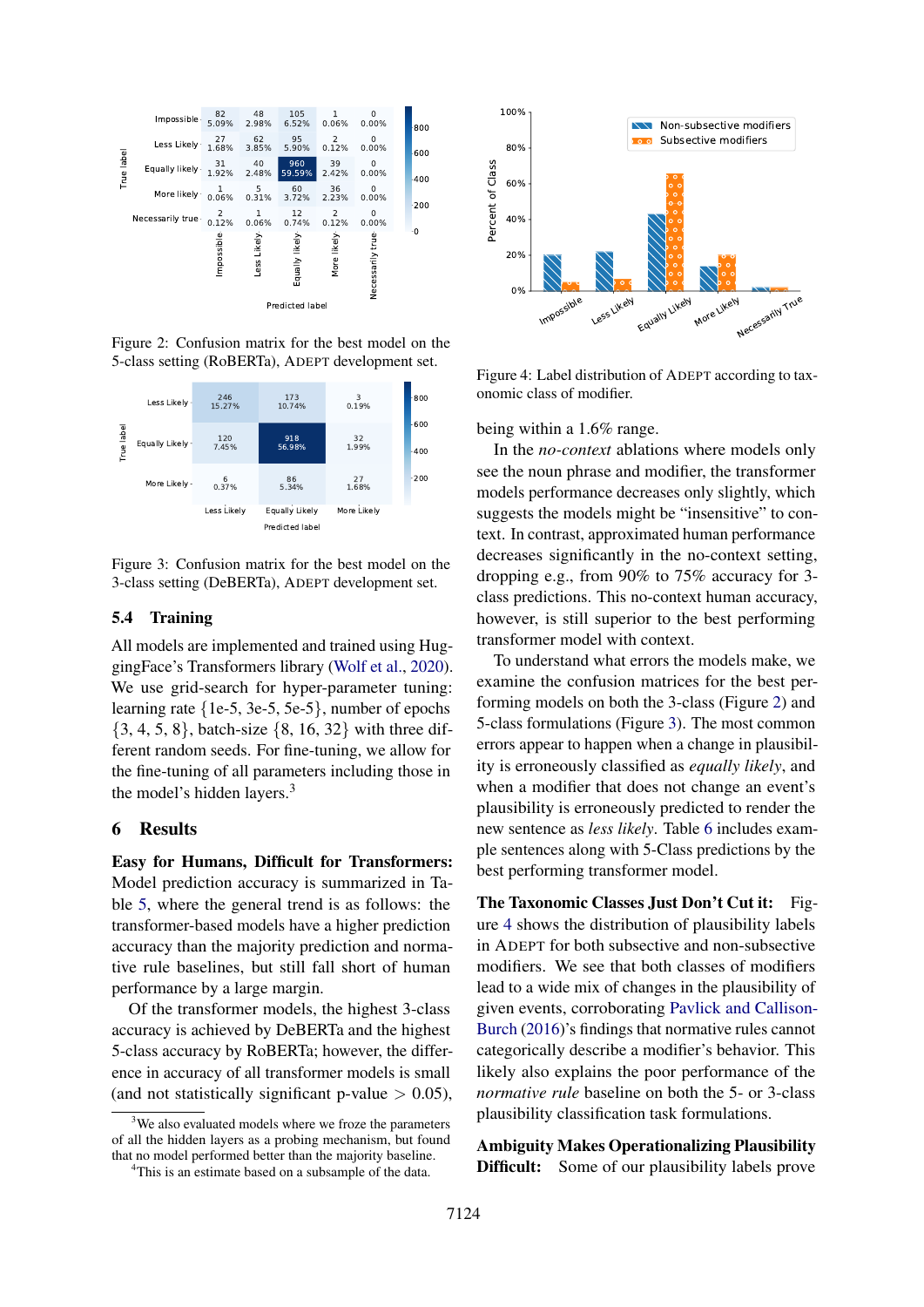<span id="page-8-0"></span>

| ADEPT instance                                   | <b>Annotated Change</b> | RoBERTa Prediction    | Correct? |
|--------------------------------------------------|-------------------------|-----------------------|----------|
| A [professional] mathematician proves a theorem. | More Likely             | More Likely           |          |
| [Questionable] evidence proves innocence.        | Less Likely             | Less Likely           |          |
| A [western] kitchen is for storing food.         | Equally Likely          | <b>Equally Likely</b> |          |
| [Yellow] bananas are yellow.                     | Necessarily True        | <b>Equally Likely</b> |          |
| You use a [strong] jack to lift your car.        | More Likely             | <b>Equally Likely</b> |          |
| A [dead] leg has one foot.                       | <b>Equally Likely</b>   | Impossible            |          |

Table 6: Representative examples from the development set and corresponding model predictions.

ambiguous and harder to reliably assign to our dataset instances, particularly at the extremes of our plausibility scale (§[4.2\)](#page-5-1). Given that for the *impossible* label many instances did not appear to correctly capture changes in plausibility that render the modified event *impossible*, we conduct exploratory experiments with a 4-Class task formulation that excludes the impossible class. For the best performing model (RoBERTa), we observe an overall improved accuracy from 70.8% to 81.2% (compared to the 5-Class classification task).

Better plausibility classification schemes and crowdsourcing protocols might help us more effectively operationalize plausibility changes. However, how to effectively separate between 1) cases where the modifiers alter the semantic interpretation of a statement (and thus lead to a different event) or make the sentences ungrammatical *versus* 2) cases where modifiers actually lead to changes in the plausibility of the original event, remains an open question.

## 7 Conclusions

We present a new large-scale corpus and task, ADEPT, for assessing semantic plausibility. Our corpus contains over 16 thousand difficult task instances, specifically constructed to test a system's ability to correctly interpret and reason about adjective-noun pairs within a given context. Our experiments suggest a persistent performance gap between human annotators and large language representation models, with the later exhibiting a lower sensitivity to context. Finally, our task provides deeper insight into the effects of various classes of adjectives on event plausibility, and suggests that rules based solely on the adjective or its denotation do not suffice in determining the correct plausibility readings of events.

In the future, we wish to investigate how ADEPT could be used to improve performance on related natural language inference tasks (e.g. MNLI, SNLI & SciTail [\(Khot et al.,](#page-10-17) [2017\)](#page-10-17)). We also plan to develop new models on ADEPT and transfer them to other semantic plausibility tasks.

#### Acknowledgements

This work was supported by the Natural Sciences and Engineering Research Council of Canada and by Microsoft Research. Jackie Chi Kit Cheung is supported by the Canada CIFAR AI Chair program, and is also a consulting researcher for Microsoft Research.

# Ethical Considerations

While our focus on examining what effects adjectives have on the plausibility of arbitrary events makes ascertaining the broader impact of our work challenging, this work is *not* void of possible adverse social impacts or unintended consequences.

First, to generate our dataset of events, we use English Wikipedia, Common Crawl, and Concept-Net5 (based on data from e.g., Games with a Purpose or DBPedia). Such data sources are however known to exhibit a range of biases [\(Olteanu](#page-10-18) [et al.,](#page-10-18) [2019;](#page-10-18) [Baeza-Yates,](#page-9-14) [2018\)](#page-9-14)—which LMs reproduce [\(Solaiman et al.,](#page-10-19) [2019\)](#page-10-19)—being often unclear what and whose content they represent. While our goal is to enable others to explore the effects of modifiers and how these effect might impact various inference tasks, users of this dataset should acknowledge possible biases and should not use it to make deployment decisions or rule out failures. To this end, our dataset release will be accompanied by a datasheet [\(Gebru et al.,](#page-9-15) [2018\)](#page-9-15).

Depending on the context, determining changes in plausibility can also be ambiguous or even subjective (see §[4.2\)](#page-5-1). This means that in some downstream applications, possible plausibility inference errors might, for instance, inadvertently elevate factually incorrect, subjective or misleading beliefs. If those inference errors happen more when events concern certain groups or activities, they might have disparate effects across stakeholders. Thus,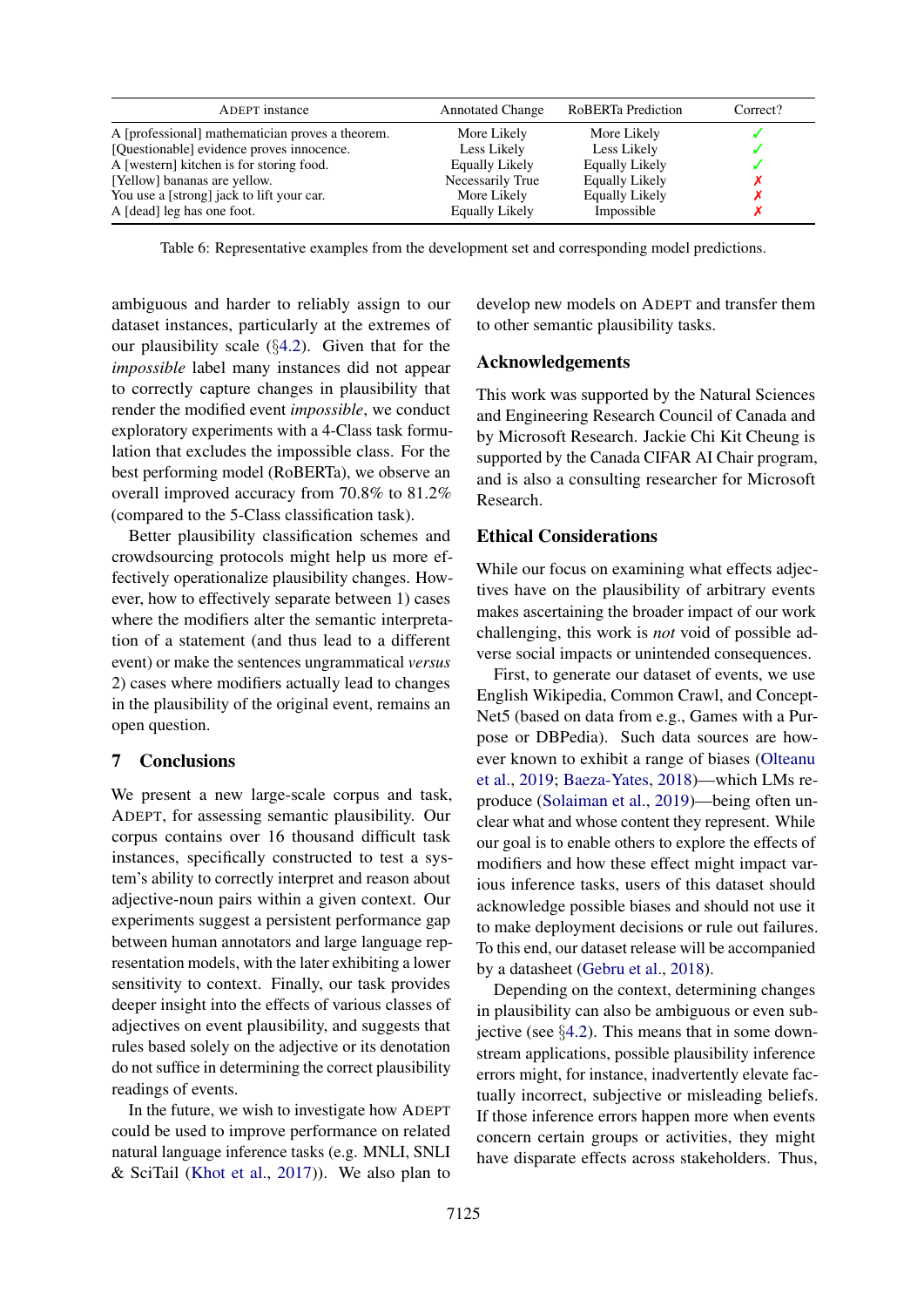understanding the potential impact of our plausibility inference task requires us to think about both downstream applications and possible stakeholders [\(Boyarskaya et al.,](#page-9-16) [2020\)](#page-9-16). For instance, one application of plausibility inferences is perhaps veracity or credibility assessment. It would be problematic if a system would reproduce highly harmful stereotypes by inferring that a *black witness* is *less likely* to be trustworthy than just a *witness*, or that an *old applicant* is *less likely* to be a productive employee than just an *applicant*. Another application (we also used as a motivating example) is information extraction where perhaps such plausibility inferences could be used to infer which details to keep during extraction. Errors might for instance harmfully reinforce the belief that the prototypical human is male [\(Menegatti and Rubini,](#page-10-20) [2017\)](#page-10-20), if *female* is deemed as more likely to change the plausibility of events about e.g., doctors, scientists, or other professionals; and thus deemed a relevant (or not) detail to surface based on it.

## References

- <span id="page-9-5"></span>Marilisa Amoia and Claire Gardent. 2006. Adjective based inference. In *Proceedings of the Workshop KRAQ'06: Knowledge and Reasoning for Language Processing*.
- <span id="page-9-0"></span>Marilisa Amoia and Claire Gardent. 2007. A first order semantic approach to adjectival inference. In *Proceedings of the ACL-PASCAL Workshop on Textual Entailment and Paraphrasing*, pages 185–192.
- <span id="page-9-6"></span>Gabor Angeli, Melvin Jose Johnson Premkumar, and Christopher D. Manning. 2015. [Leveraging linguis](https://doi.org/10.3115/v1/P15-1034)[tic structure for open domain information extraction.](https://doi.org/10.3115/v1/P15-1034) In *Proceedings of the 53rd Annual Meeting of the Association for Computational Linguistics and the 7th International Joint Conference on Natural Language Processing (Volume 1: Long Papers)*, pages 344–354, Beijing, China. Association for Computational Linguistics.
- <span id="page-9-14"></span>Ricardo Baeza-Yates. 2018. Bias on the web. *Communications of the ACM*, 61(6):54–61.
- <span id="page-9-13"></span>Yonatan Belinkov, Adam Poliak, Stuart Shieber, Benjamin Van Durme, and Alexander Rush. 2019. [On](https://doi.org/10.18653/v1/S19-1028) [adversarial removal of hypothesis-only bias in natu](https://doi.org/10.18653/v1/S19-1028)[ral language inference.](https://doi.org/10.18653/v1/S19-1028) In *Proceedings of the Eighth Joint Conference on Lexical and Computational Semantics (\*SEM 2019)*, pages 256–262, Minneapolis, Minnesota. Association for Computational Linguistics.
- <span id="page-9-9"></span>Samuel R. Bowman, Gabor Angeli, Christopher Potts, and Christopher D. Manning. 2015. [A large anno](https://doi.org/10.18653/v1/D15-1075)[tated corpus for learning natural language inference.](https://doi.org/10.18653/v1/D15-1075)

In *Proceedings of the 2015 Conference on Empirical Methods in Natural Language Processing*, pages 632–642, Lisbon, Portugal. Association for Computational Linguistics.

- <span id="page-9-16"></span>Margarita Boyarskaya, Alexandra Olteanu, and Kate Crawford. 2020. Overcoming failures of imagination in AI infused system development and deployment. In *Navigating the Broader Impacts of AI Research Workshop at NeurIPS 2020*.
- <span id="page-9-2"></span>Romane Clark. 1970. Concerning the logic of predicate modifiers. *Nous*, pages 311–335.
- <span id="page-9-8"></span>Ido Dagan, Oren Glickman, Alfio Gliozzo, Efrat Marmorshtein, and Carlo Strapparava. 2006. [Direct](https://doi.org/10.3115/1220175.1220232) [word sense matching for lexical substitution.](https://doi.org/10.3115/1220175.1220232) In *Proceedings of the 21st International Conference on Computational Linguistics and 44th Annual Meeting of the Association for Computational Linguistics*, pages 449–456, Sydney, Australia. Association for Computational Linguistics.
- <span id="page-9-7"></span>Guillermo Del Pinal. 2015. Dual content semantics, privative adjectives, and dynamic compositionality. *Semantics and Pragmatics*, 8:7–1.
- <span id="page-9-12"></span>Jacob Devlin, Hao Cheng, Hao Fang, Saurabh Gupta, Li Deng, Xiaodong He, Geoffrey Zweig, and Margaret Mitchell. 2015. [Language models for image](https://doi.org/10.3115/v1/P15-2017) [captioning: The quirks and what works.](https://doi.org/10.3115/v1/P15-2017) In *Proceedings of the 53rd Annual Meeting of the Association for Computational Linguistics and the 7th International Joint Conference on Natural Language Processing (Volume 2: Short Papers)*, pages 100–105, Beijing, China. Association for Computational Linguistics.
- <span id="page-9-15"></span>Timnit Gebru, Jamie Morgenstern, Briana Vecchione, Jennifer Wortman Vaughan, Hanna Wallach, Hal Daumé III, and Kate Crawford. 2018. Datasheets for datasets. *arXiv preprint arXiv:1803.09010*.
- <span id="page-9-1"></span>Pengcheng He, Xiaodong Liu, Jianfeng Gao, and Weizhu Chen. 2020. Deberta: Decoding-enhanced bert with disentangled attention. *arXiv preprint arXiv:2006.03654*.
- <span id="page-9-10"></span>Wenguan Huang and Xudong Luo. 2017. Commonsense reasoning in a deeper way: By discovering relations between predicates. In *ICAART*.
- <span id="page-9-4"></span>Hans Kamp and Barbara Partee. 1995. Prototype theory and compositionality. *Cognition*, 57(2):129– 191.
- <span id="page-9-3"></span>J. A. W. Kamp and Edward L. Keenan. 1975. *[Two](https://doi.org/10.1017/CBO9780511897696.011) [theories about adjectives](https://doi.org/10.1017/CBO9780511897696.011)*, page 123–155. Cambridge University Press.
- <span id="page-9-11"></span>Frank Keller and Mirella Lapata. 2003. [Using the web](https://doi.org/10.1162/089120103322711604) [to obtain frequencies for unseen bigrams.](https://doi.org/10.1162/089120103322711604) *Computational Linguistics*, 29(3):459–484.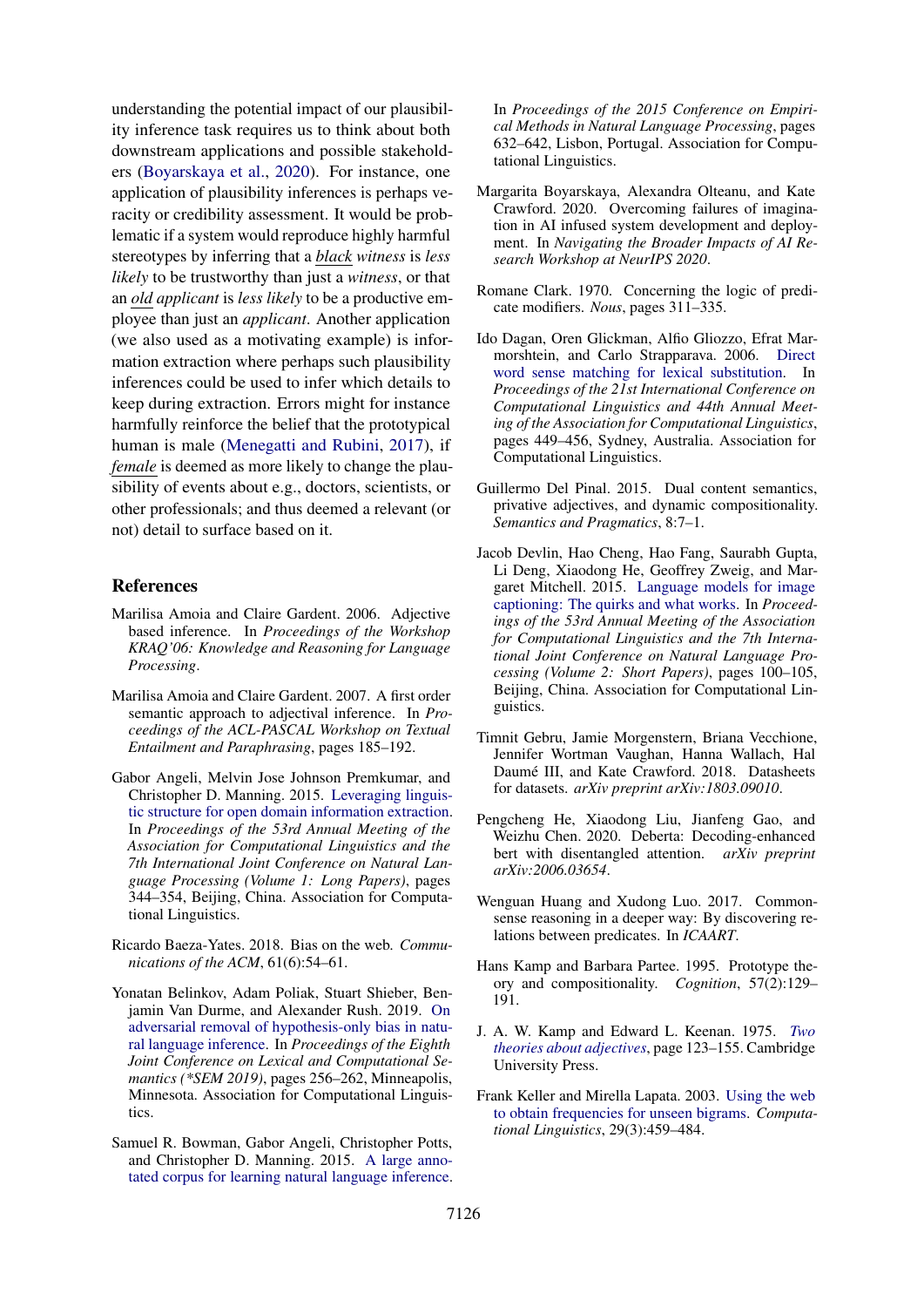- <span id="page-10-17"></span>Tushar Khot, Ashish Sabharwal, and Peter Clark. 2017. [Answering complex questions using open informa](https://doi.org/10.18653/v1/P17-2049)[tion extraction.](https://doi.org/10.18653/v1/P17-2049) In *Proceedings of the 55th Annual Meeting of the Association for Computational Linguistics (Volume 2: Short Papers)*, pages 311–316, Vancouver, Canada. Association for Computational Linguistics.
- <span id="page-10-11"></span>Maria Lapata, Scott McDonald, and Frank Keller. 1999. [Determinants of adjective-noun plausibility.](https://www.aclweb.org/anthology/E99-1005) In *Ninth Conference of the European Chapter of the Association for Computational Linguistics*, Bergen, Norway. Association for Computational Linguistics.
- <span id="page-10-15"></span>Hugo Liu and Push Singh. 2004. Conceptnet—a practical commonsense reasoning tool-kit. *BT technology journal*, 22(4):211–226.
- <span id="page-10-2"></span>Yinhan Liu, Myle Ott, Naman Goyal, Jingfei Du, Mandar Joshi, Danqi Chen, Omer Levy, Mike Lewis, Luke Zettlemoyer, and Veselin Stoyanov. 2019. Roberta: A robustly optimized bert pretraining approach. *arXiv preprint arXiv:1907.11692*.
- <span id="page-10-1"></span>John Philip McCrae, Francesca Quattri, Christina Unger, and Philipp Cimiano. 2014. Modelling the semantics of adjectives in the ontology-lexicon interface. In *Proceedings of the 4th Workshop on Cognitive Aspects of the Lexicon (CogALex)*, pages 198– 209.
- <span id="page-10-0"></span>Louise McNally and Gemma Boleda. 2004. Relational adjectives as properties of kinds. *EMPIRICAL*, page 179.
- <span id="page-10-20"></span>Michela Menegatti and Monica Rubini. 2017. Gender bias and sexism in language. In *Oxford Research Encyclopedia of Communication*.
- <span id="page-10-5"></span>Richard Montague. 1970. English as a formal language. In Bruno Visentini, editor, *Linguaggi nella societa e nella tecnica*, pages 188–221. Edizioni di Communita.
- <span id="page-10-8"></span>James Mullenbach, Jonathan Gordon, Nanyun Peng, and Jonathan May. 2019. [Do nuclear submarines](https://doi.org/10.18653/v1/D19-1625) [have nuclear captains? a challenge dataset for com](https://doi.org/10.18653/v1/D19-1625)[monsense reasoning over adjectives and objects.](https://doi.org/10.18653/v1/D19-1625) In *Proceedings of the 2019 Conference on Empirical Methods in Natural Language Processing and the 9th International Joint Conference on Natural Language Processing (EMNLP-IJCNLP)*, pages 6052– 6058, Hong Kong, China. Association for Computational Linguistics.
- <span id="page-10-6"></span>Neha Nayak, Mark Kowarsky, Gabor Angeli, and Christopher D Manning. 2014. A dictionary of nonsubsective adjectives. Technical report, Technical Report CSTR 2014-04, Department of Computer Science, Stanford.
- <span id="page-10-18"></span>Alexandra Olteanu, Carlos Castillo, Fernando Diaz, and Emre Kiciman. 2019. [Social data: Bi](https://doi.org/10.3389/fdata.2019.00013)[ases, methodological pitfalls, and ethical boundaries.](https://doi.org/10.3389/fdata.2019.00013) *Frontiers in Big Data*, 2:13.
- <span id="page-10-13"></span>Alexander Panchenko, Eugen Ruppert, Stefano Faralli, Simone P. Ponzetto, and Chris Biemann. 2018. [Building a web-scale dependency-parsed](https://www.aclweb.org/anthology/L18-1286) [corpus from CommonCrawl.](https://www.aclweb.org/anthology/L18-1286) In *Proceedings of the Eleventh International Conference on Language Resources and Evaluation (LREC-2018)*, Miyazaki, Japan. European Languages Resources Association (ELRA).
- <span id="page-10-4"></span>Terence Parsons. 1970. Some problems concerning the logic of grammatical modifiers. *Synthese*, 21(3):320–334.
- <span id="page-10-3"></span>Ellie Pavlick and Chris Callison-Burch. 2016. Socalled non-subsective adjectives. In *Proceedings of the Fifth Joint Conference on Lexical and Computational Semantics*, pages 114–119.
- <span id="page-10-12"></span>Peng Qi, Yuhao Zhang, Yuhui Zhang, Jason Bolton, and Christopher D. Manning. 2020. [Stanza: A](https://doi.org/10.18653/v1/2020.acl-demos.14) [python natural language processing toolkit for many](https://doi.org/10.18653/v1/2020.acl-demos.14) [human languages.](https://doi.org/10.18653/v1/2020.acl-demos.14) In *Proceedings of the 58th Annual Meeting of the Association for Computational Linguistics: System Demonstrations*, pages 101– 108, Online. Association for Computational Linguistics.
- <span id="page-10-10"></span>Alec Radford, Jeffrey Wu, Rewon Child, David Luan, Dario Amodei, and Ilya Sutskever. 2019. Language models are unsupervised multitask learners. *OpenAI Blog*, 1(8):9.

<span id="page-10-14"></span>Roman Inflianskas. 2020. [profanity-filter.](https://github.com/rominf/profanity-filter)

- <span id="page-10-9"></span>Shota Sasaki, Sho Takase, Naoya Inoue, Naoaki Okazaki, and Kentaro Inui. 2017. Handling multiword expressions in causality estimation. In *IWCS 2017—12th International Conference on Computational Semantics—Short papers*.
- <span id="page-10-19"></span>Irene Solaiman, Miles Brundage, Jack Clark, Amanda Askell, Ariel Herbert-Voss, Jeff Wu, Alec Radford, Gretchen Krueger, Jong Wook Kim, Sarah Kreps, et al. 2019. Release strategies and the social impacts of language models. *arXiv preprint arXiv:1908.09203*.
- <span id="page-10-16"></span>Alex Wang, Amanpreet Singh, Julian Michael, Felix Hill, Omer Levy, and Samuel Bowman. 2018a. [GLUE: A multi-task benchmark and analysis plat](https://doi.org/10.18653/v1/W18-5446)[form for natural language understanding.](https://doi.org/10.18653/v1/W18-5446) In *Proceedings of the 2018 EMNLP Workshop BlackboxNLP: Analyzing and Interpreting Neural Networks for NLP*, pages 353–355, Brussels, Belgium. Association for Computational Linguistics.
- <span id="page-10-7"></span>Su Wang, Greg Durrett, and Katrin Erk. 2018b. [Mod](https://doi.org/10.18653/v1/N18-2049)[eling semantic plausibility by injecting world knowl](https://doi.org/10.18653/v1/N18-2049)[edge.](https://doi.org/10.18653/v1/N18-2049) In *Proceedings of the 2018 Conference of the North American Chapter of the Association for Computational Linguistics: Human Language Technologies, Volume 2 (Short Papers)*, pages 303–308, New Orleans, Louisiana. Association for Computational Linguistics.